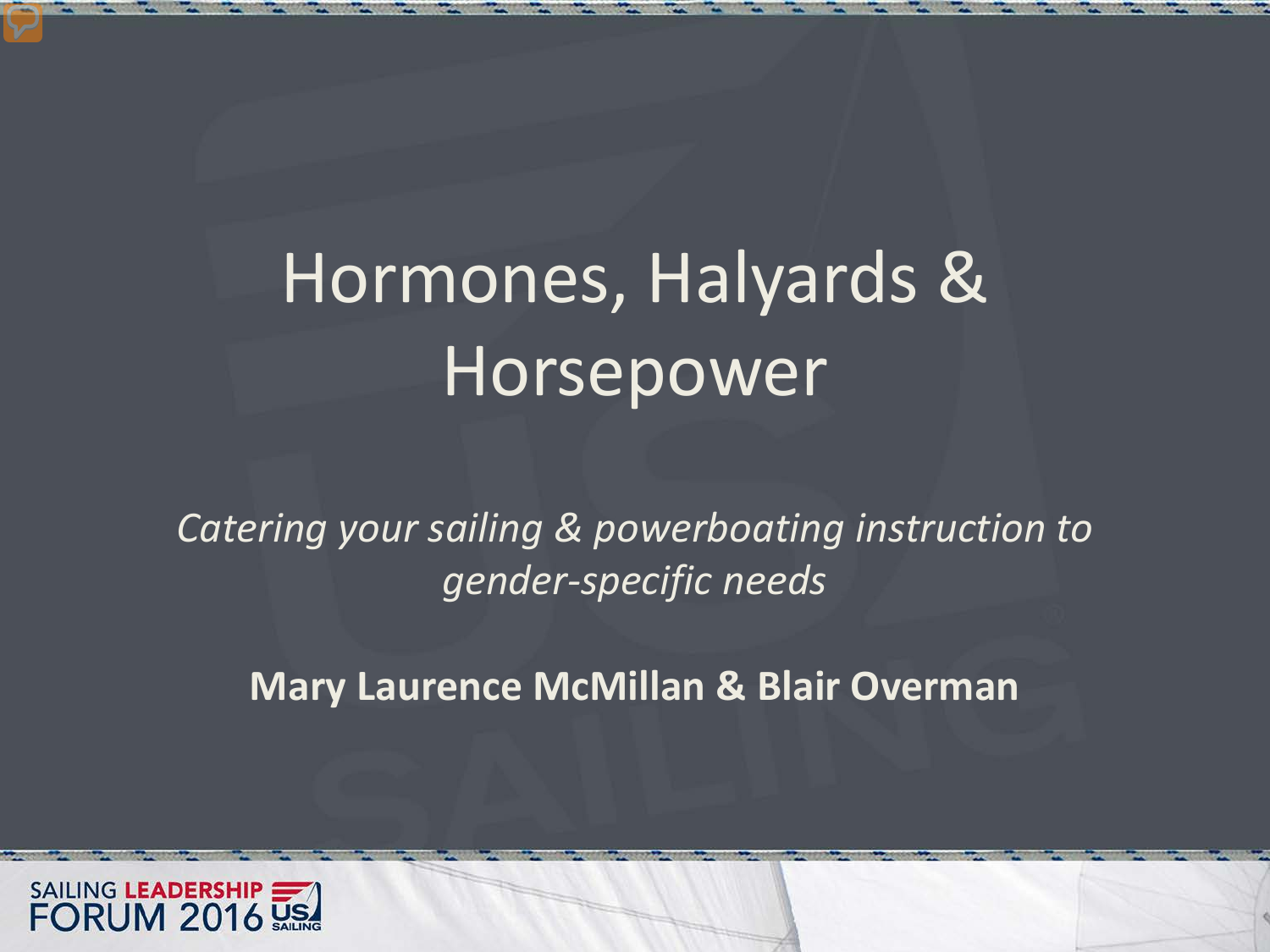### About Us

- Mary Laurence McMillan, Program Director for YMCA Camp Seafarer (all female)
- Blair Overman, Senior Program Director for YMCA Camp Sea Gull (all male)
- Check out Sea Gull & Seafarer at [www.seagull](http://www.seagull-seafarer.org/)[seafarer.org](http://www.seagull-seafarer.org/)

SAILING LEADERSHIP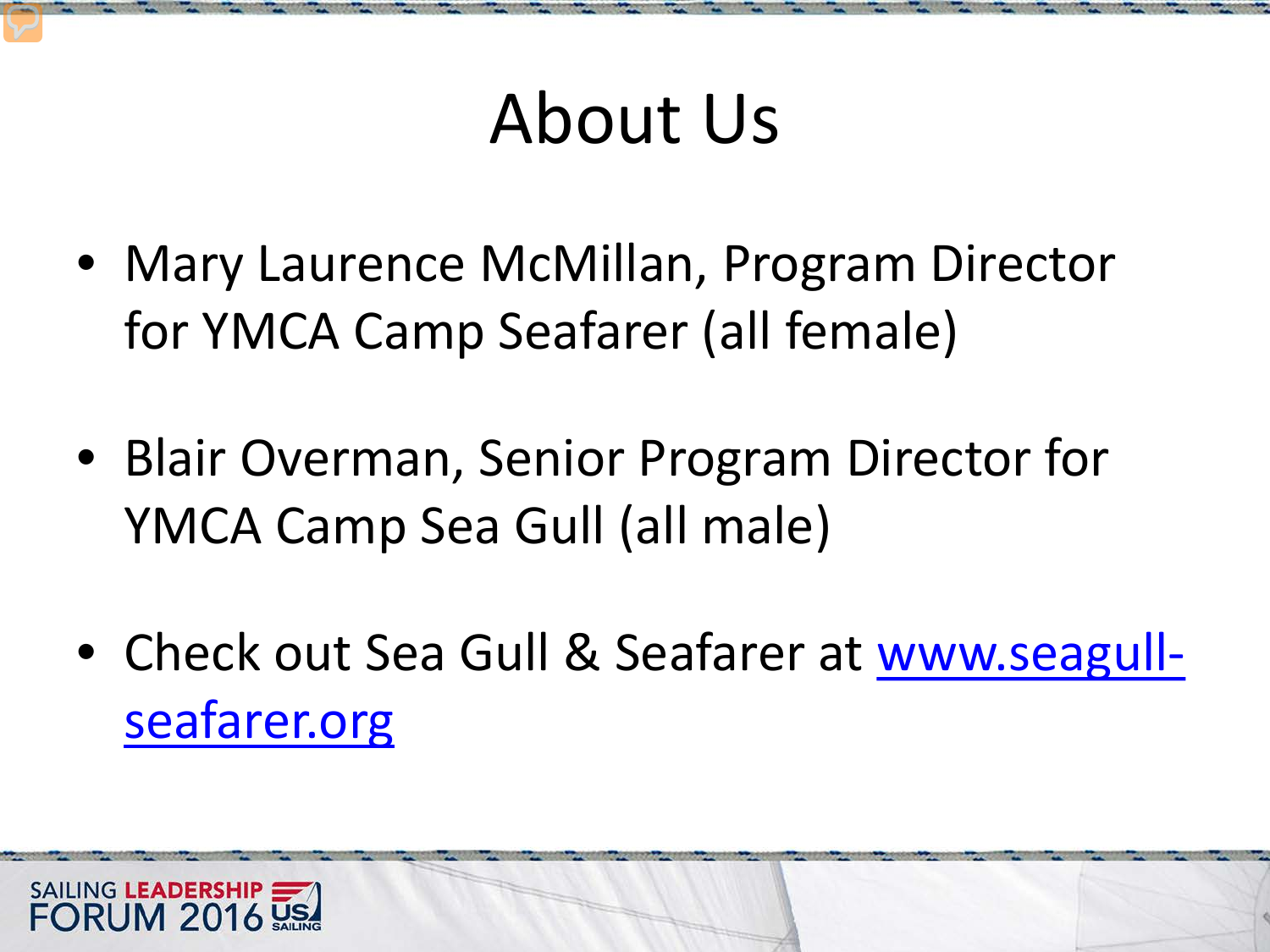### Purpose

*Help you cater your sailing & powerboating instruction to gender-specific needs*

We contend that the gender group most in need of intentional programming is GIRLS

In our experience, we think that most programs are catered to the needs of BOYS

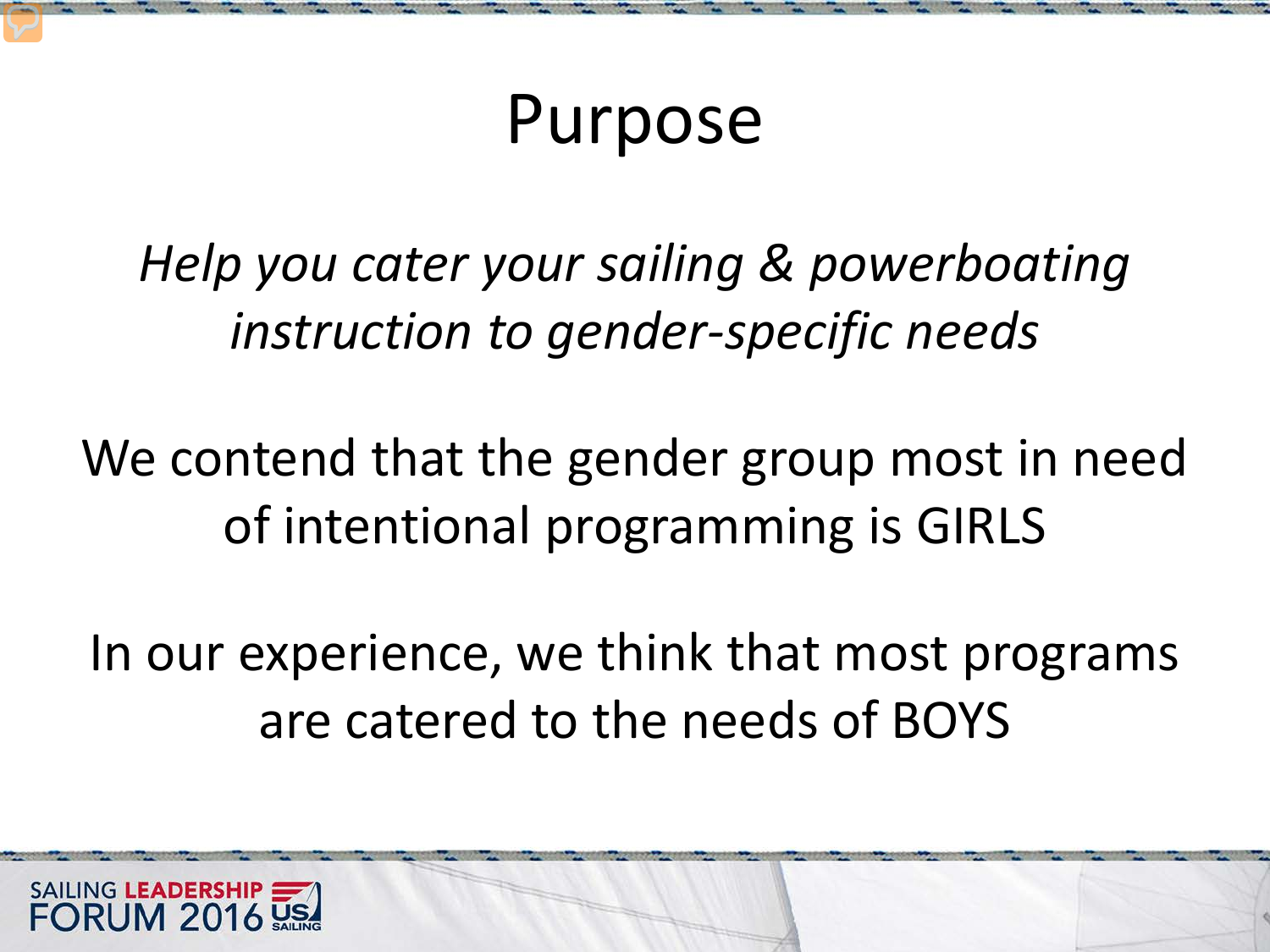### We base our conclusions off of...

- Our experience with youth ages  $8 17$ ; we contend that program differentiation is necessary for this range
- Working with 4,000 campers per summer for 18 years combined
- Working with youth in an educational capacity for 8 years combined
- Sea Gull and Seafarer trends that have shown up since 1959
- We do not assume that everyone functions in a similar manner; these are trends

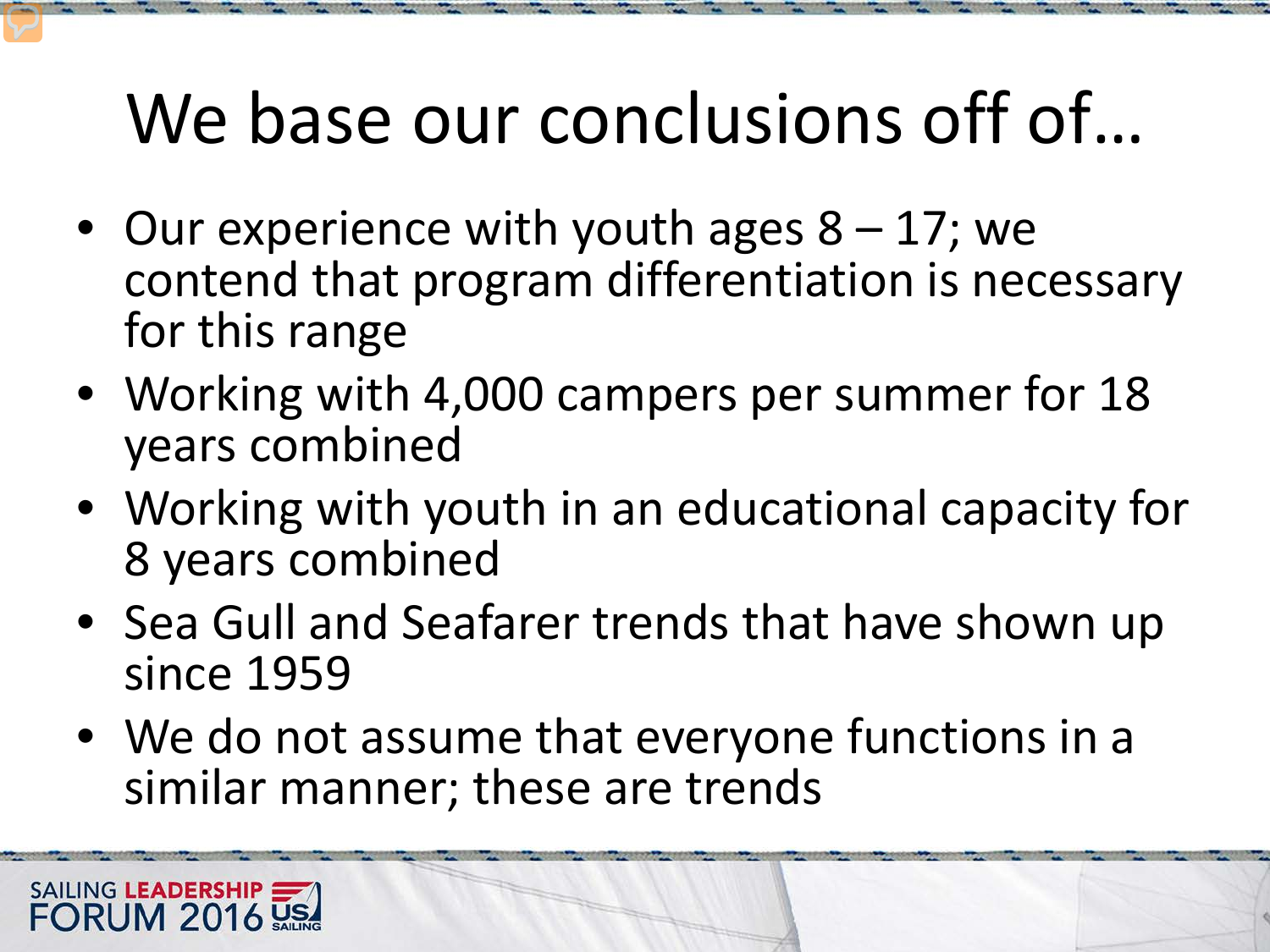### About Sea Gull & Seafarer

Sea Gull and Seafarer are situated on a 5 mile wide stretch of the Neuse River and serve as home to over 4,000 campers and 400 staff members who reside with us for one, two, or four week sessions during the summer months.

Camp in Action video:<https://vimeo.com/142150311>

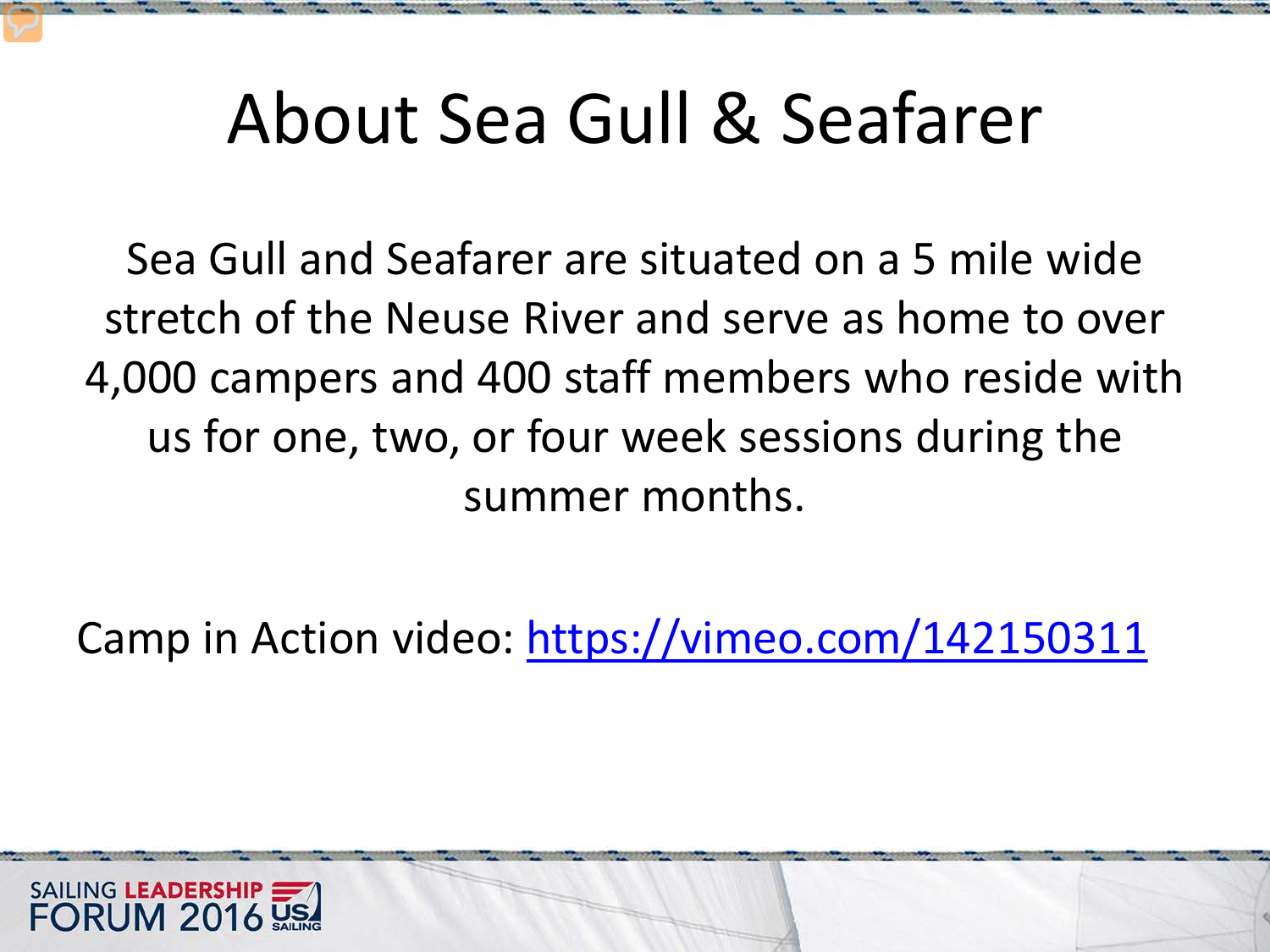### About Sea Gull & Seafarer

Through our six-year partnership with US Sailing and US Powerboating, we offer certification courses that allow campers to learn skills and have fun on the water. We feel we've been successful because we cater to gender needs.

2015 Student Certifications Awarded: (253 M/ 258 F) **Safe Powerboat Handling** (76 M/ 75 F) **Small Boat Sailor**  (9 M/ 6 F) **Basic Keelboat**

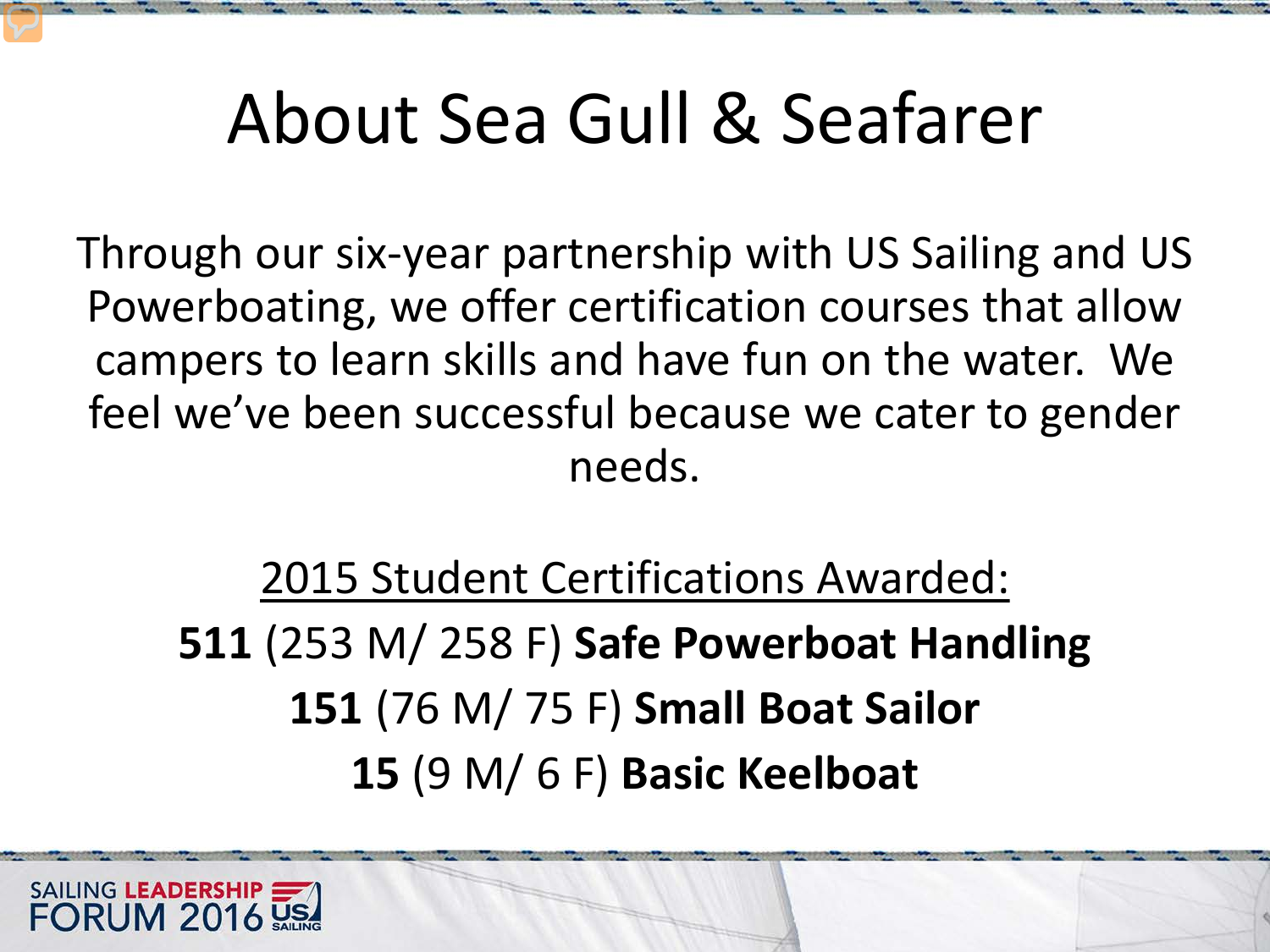### About Sea Gull & Seafarer

#### **Boat Fleet**

- 24 Optimists
- 100 Sunfish
- 12 420s
- 10 Flying Scots
- 10 Lightnings
- 5 Keelboats
- 36 14' Scouts
- 10 13' Boston Whalers
- 14 17' Sea Hunts
- 7 18' Parkers
- 4 25' Inboard Parkers
- 2 Rigid Inflatable Ribs

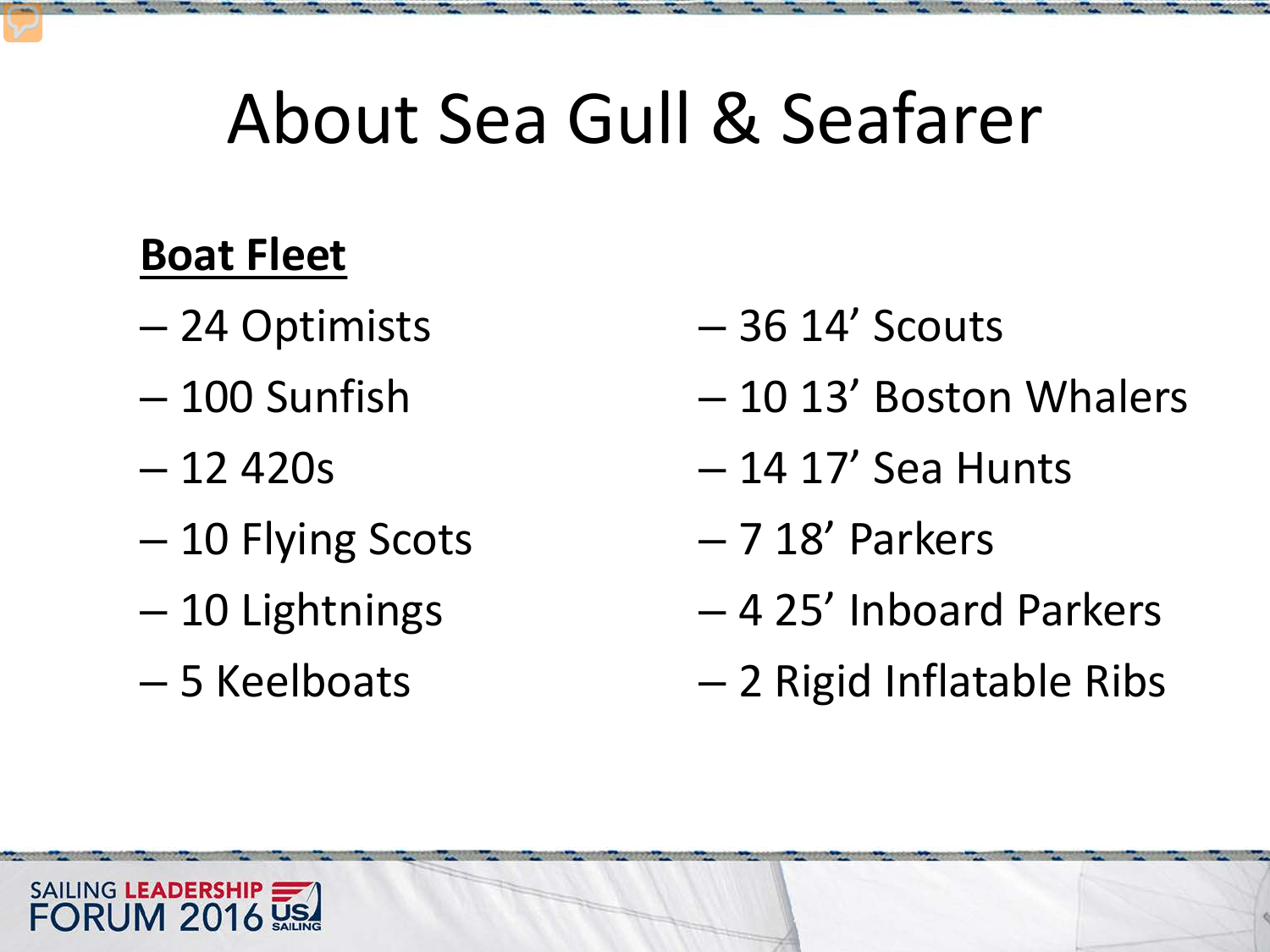### Introduce yourselves

- Please find someone you do not know and introduce yourself:
	- Name
	- Where you're from
	- What you do
	- Favorite TV show at the age of 15
- Introduce your partner to the rest of us

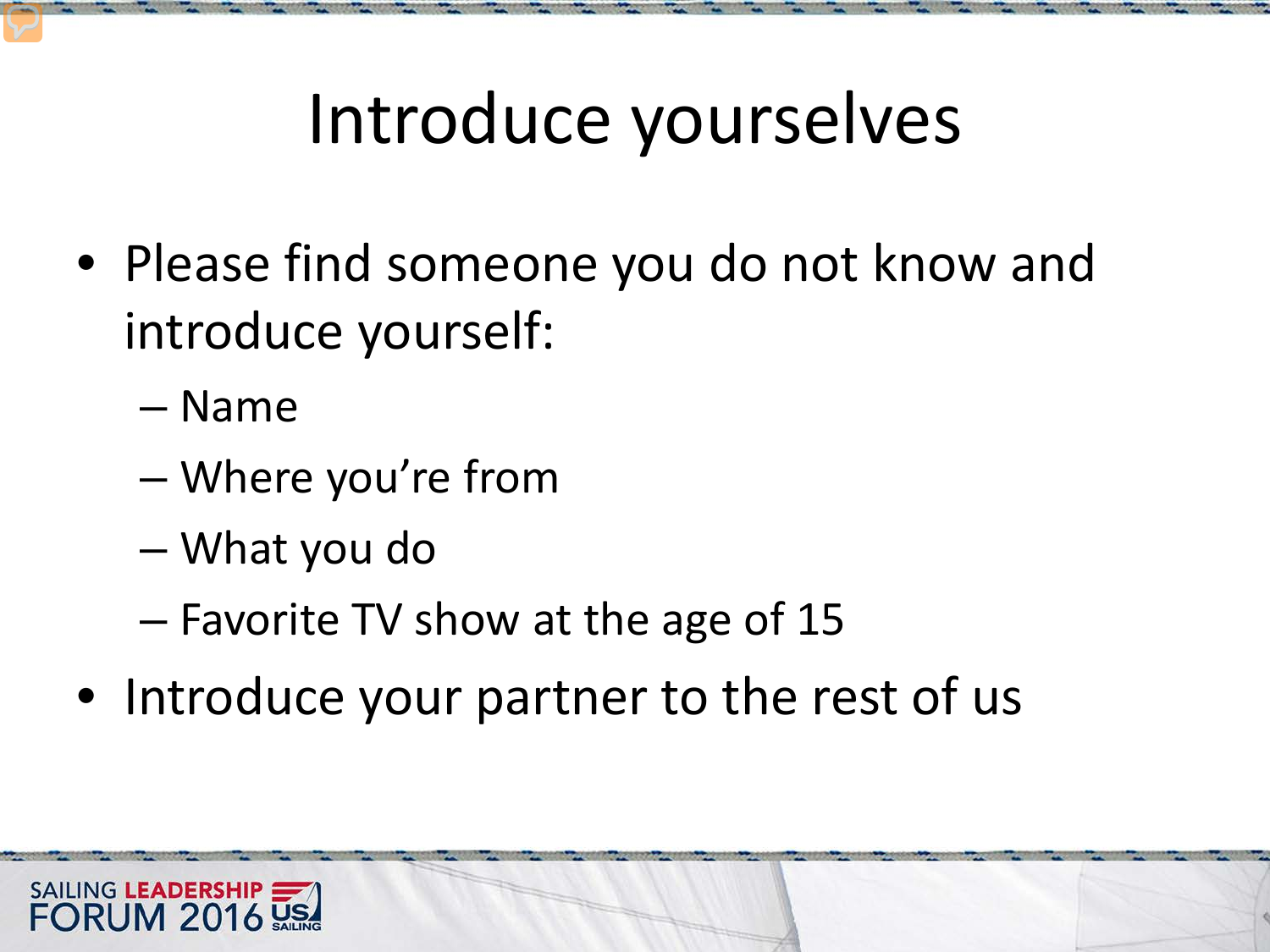#### Community Builder (*consider your middle school self)*

- 1. Imagine you got a new toy for Christmas. Did you read the instructions or just start putting it together and playing with it?
- 2. Did you prefer to try brand new activities with a friend or did you like trying new things by yourself?
- 3. If you got negative feedback from a teacher or coach – did it hurt your feelings or not really faze you?
- 4. If you were unsure about a project that you've been given – did you ask for feedback and clarification beforehand or did you jump right in and ask for feedback later?

SAILING LEADERSHIP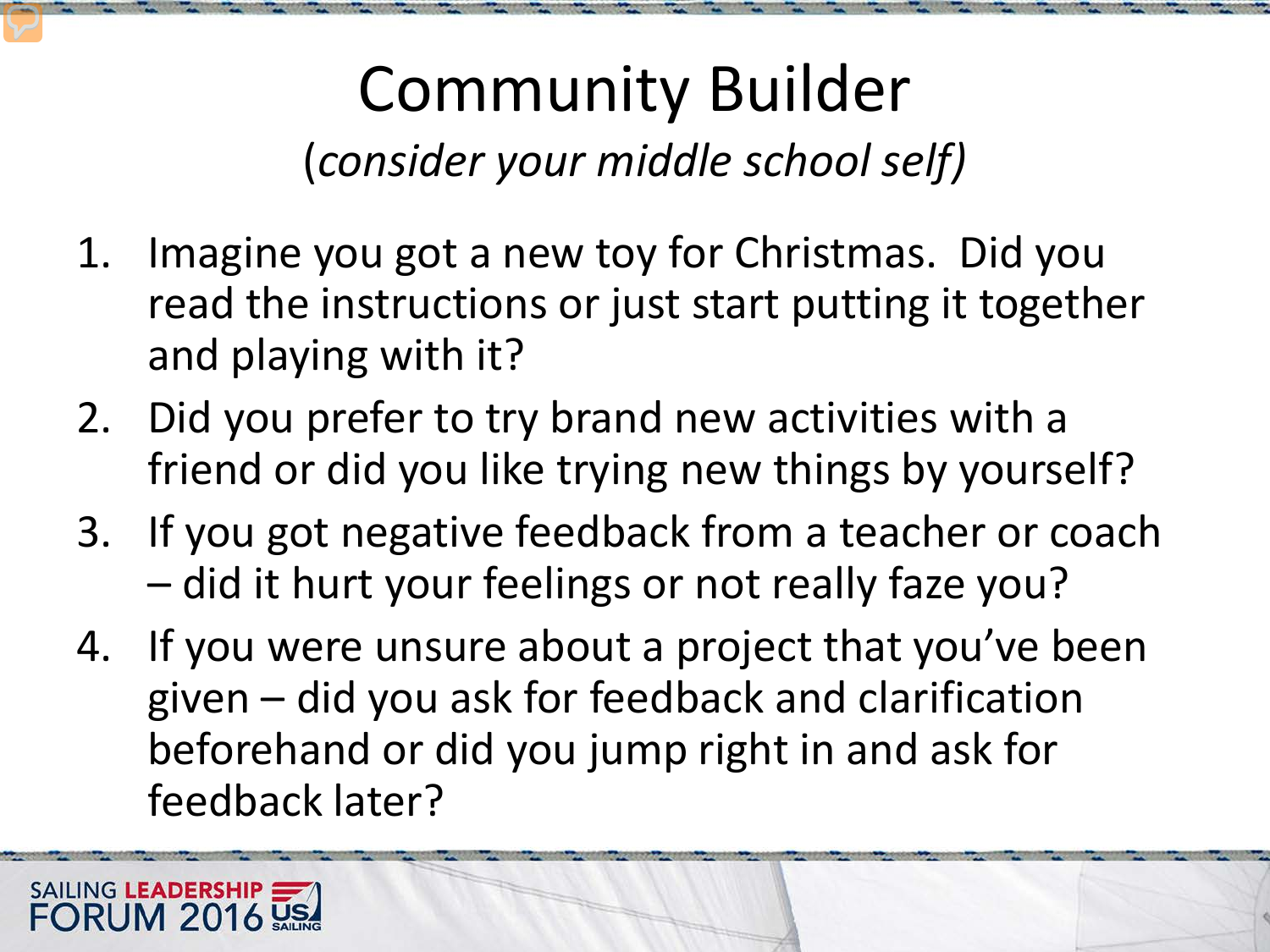#### Community Builder *(return to your present day self)*

- 5. Does your program (or any program you've been associated with) have lower boy or girl participant numbers?
- 6. Does your program tend to have more skilled boy or girl participants?
- 7. Do you have more instructors who are boys or girls?
- 8. Do you get more positive parent feedback from the parents of boys or girls? (Ex: "My boys/girls love your program.")

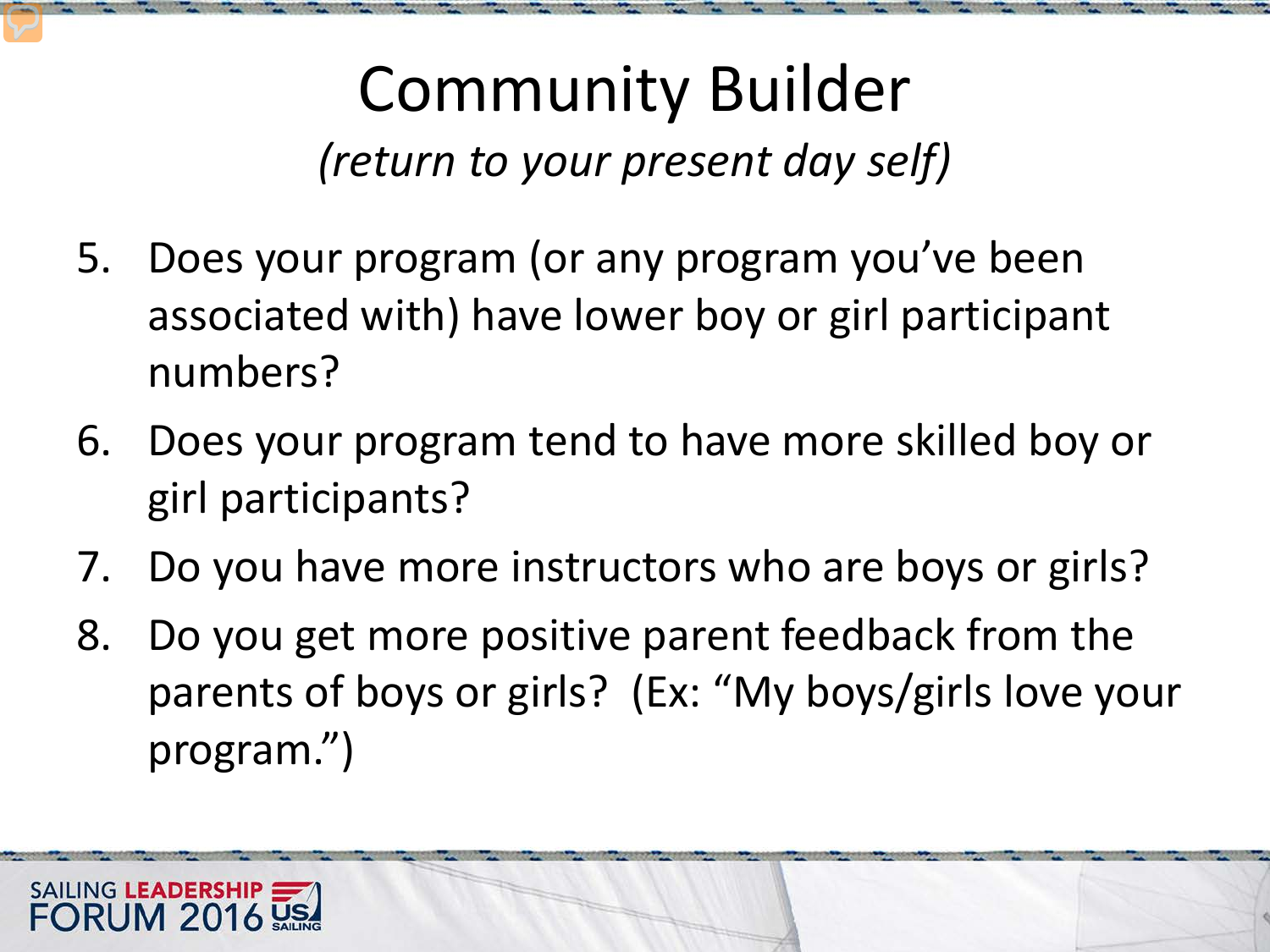### Specific Outcomes

- 1. To provide context as to why your program might have high or low girl to boy participation: *numbers, skills, retention, parental feedback*
- 2. To explain program design versus program delivery
- 3. To provide different methods and corresponding applications for catering to girls and boys

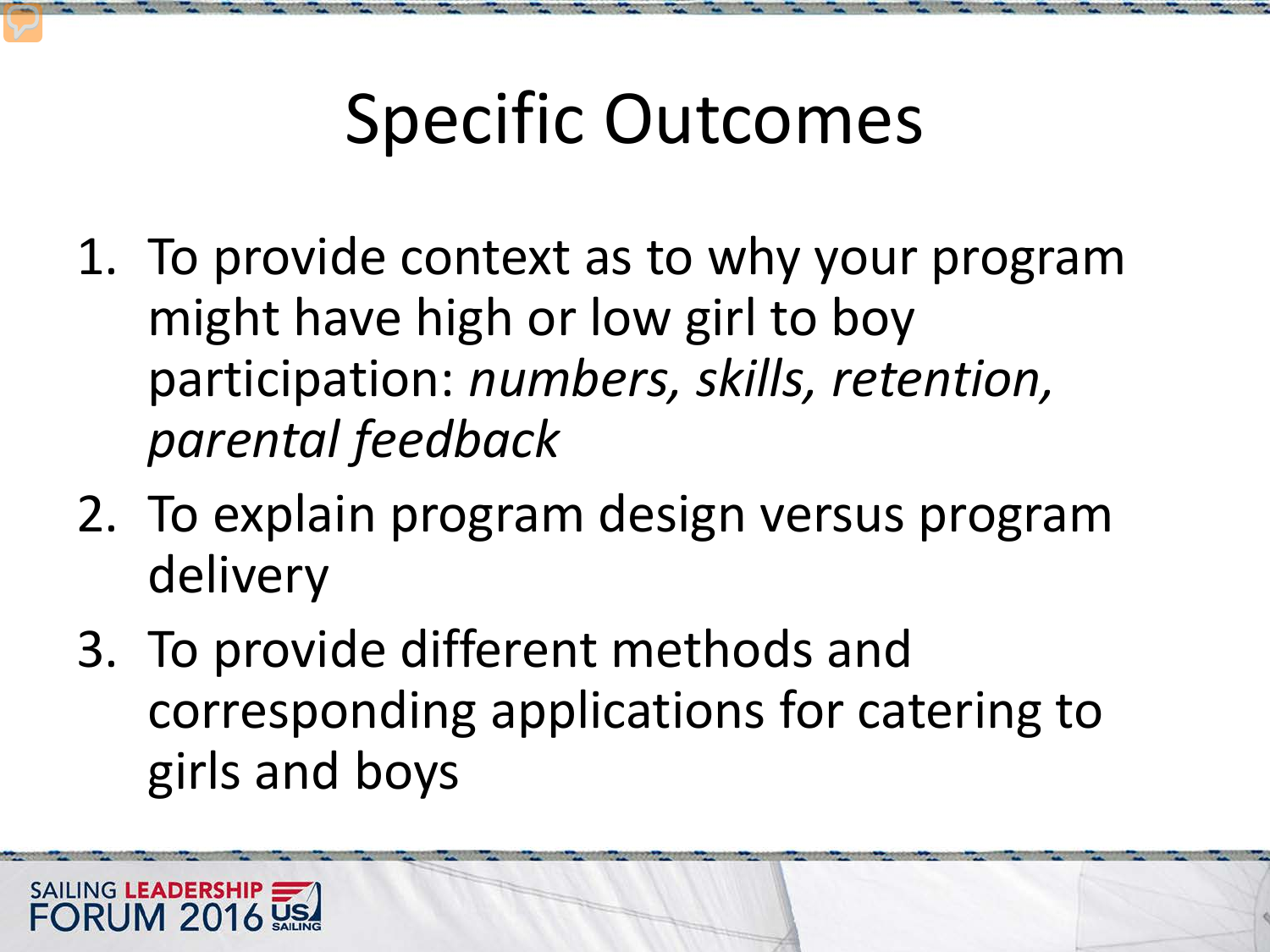| <b>Topic</b>                          | <b>Girls</b>                                                                                                                                                | <b>Boys</b>                                                                                                                                               | <b>Application</b>                                                                                                                                                                                                                                    |
|---------------------------------------|-------------------------------------------------------------------------------------------------------------------------------------------------------------|-----------------------------------------------------------------------------------------------------------------------------------------------------------|-------------------------------------------------------------------------------------------------------------------------------------------------------------------------------------------------------------------------------------------------------|
| Community and<br><b>Team Building</b> | Love small group,<br>$\bullet$<br>communal classes<br>Team building<br>$\bullet$<br>must take place<br>first and then girls<br>like to engage in<br>content | Small group is<br>$\bullet$<br>not a desire, but<br>is beneficial<br>Content<br>$\bullet$<br>engagement<br>first and then<br>boys will build<br>community | Incorporate<br>$\bullet$<br>small groups<br>If you're not<br>$\bullet$<br>team building<br>in your<br>program, you<br>might be<br>losing the<br>interest of girls<br>Require team<br>building in<br>every session,<br>cater timing to<br>gender needs |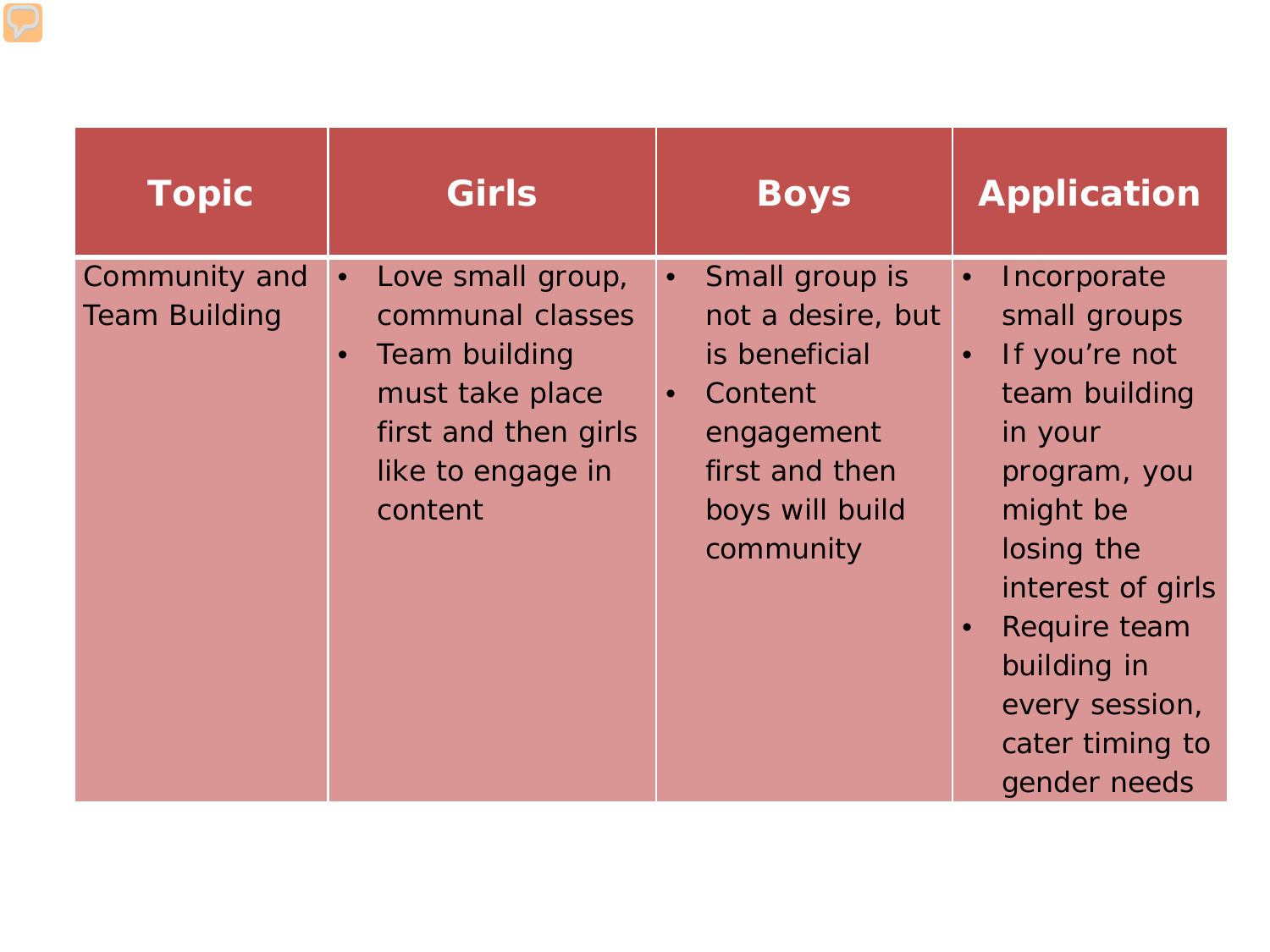## You must incorporate team building before and after each program day

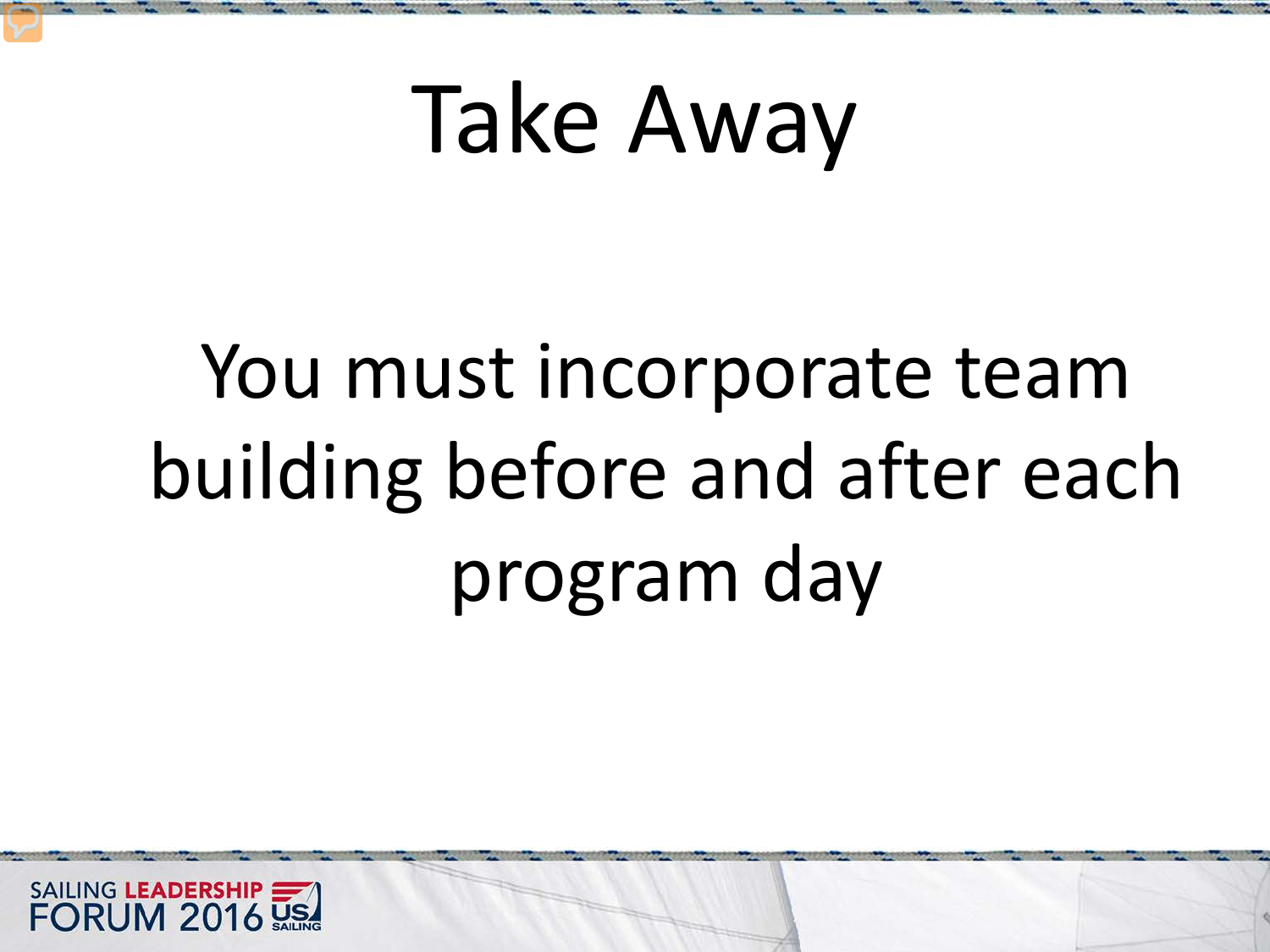| <b>Topic</b>                                                     | Girls                                                                                                                                                                                             | <b>Boys</b>                                                                                                                                                                                                                                                                                                                              | <b>Application</b>                                                                                                                                                                                                                                                                                                                                  |
|------------------------------------------------------------------|---------------------------------------------------------------------------------------------------------------------------------------------------------------------------------------------------|------------------------------------------------------------------------------------------------------------------------------------------------------------------------------------------------------------------------------------------------------------------------------------------------------------------------------------------|-----------------------------------------------------------------------------------------------------------------------------------------------------------------------------------------------------------------------------------------------------------------------------------------------------------------------------------------------------|
| Group<br>Discussions,<br>Classroom<br>Time, and<br>Participation | Hesitate to<br>$\bullet$<br>give answers<br>Will ask<br>$\bullet$<br>questions but<br>are quieter<br>than boys in<br>mixed gender<br>spaces<br>Love<br>$\bullet$<br>handouts,<br>even<br>homework | Talk and<br>$\bullet$<br>answer very<br>openly<br>Will debate the <b>.</b><br>$\bullet$<br>instructor<br>Will jump in<br>$\bullet$<br>alone or in<br>front of friends<br>Depending on<br>$\bullet$<br>age, will show<br>off for girls or<br>not realize<br>girls are there<br><b>Typically lose</b><br>$\bullet$<br>paper or<br>homework | Strive to call on girls<br>$\bullet$<br>if they are not<br>participating<br>Write answers down<br>and then call on<br>someone (coed)<br>Be careful not to<br>$\bullet$<br>engage in all<br>debates with boys<br>Single-gender<br>$\bullet$<br>learning time is<br>sometimes<br>important, but you<br>can create a safe<br>space for mixed<br>spaces |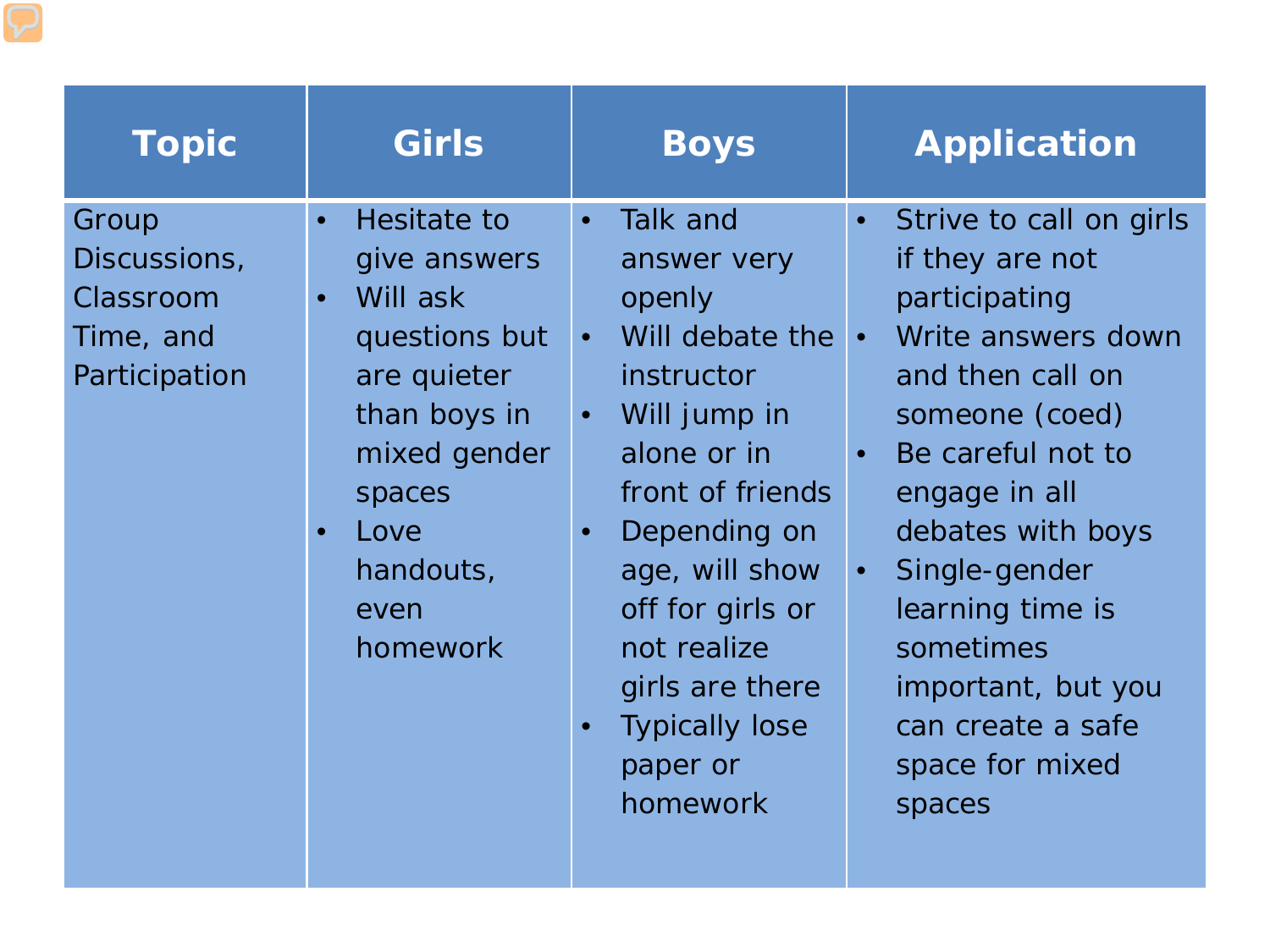You need to create ways for girls to participate and boys to reflect on the knowledge gained – use activities that can incorporate both

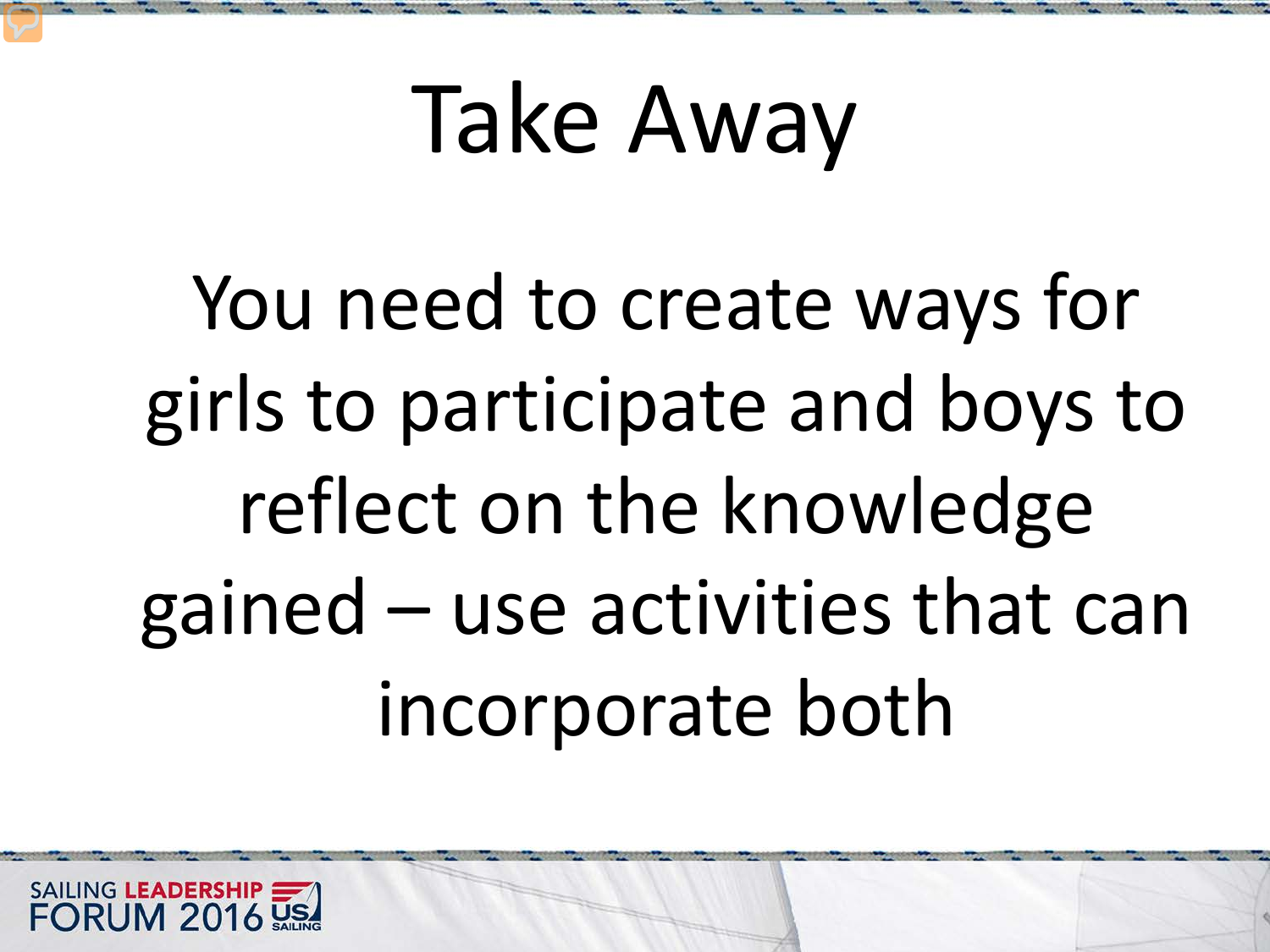| Topic                     | <b>Girls</b>                                                                                                                                                                                                                               | <b>Boys</b>                                                                                                                                                                                                                                                                                                                         | <b>Application</b>                                                                                                                                                            |
|---------------------------|--------------------------------------------------------------------------------------------------------------------------------------------------------------------------------------------------------------------------------------------|-------------------------------------------------------------------------------------------------------------------------------------------------------------------------------------------------------------------------------------------------------------------------------------------------------------------------------------|-------------------------------------------------------------------------------------------------------------------------------------------------------------------------------|
| Instructor<br>Interaction | Want instructors<br>$\bullet$<br>to "do it with<br>me"<br>Wonder where<br>$\bullet$<br>the instructor is<br>at all times in<br>case of<br>questions or<br>needing help<br>Desire for<br>$\bullet$<br>mapped out<br>steps moving<br>forward | "Let me just try<br>$\bullet$<br>first" then are apt<br>to listen to<br>instructor directions<br>Seek out instructor<br>$\bullet$ .<br>input after they've<br>failed and there is<br>usually a physical<br>implication of that<br>failure (boat flips<br>over)<br>Respond well to<br>$\bullet$<br>instructors leading<br>by example | Create safe<br>$\bullet$<br>failure exercises<br>for boys to try<br>and for girls to<br>do it with the<br>instructor<br><b>Land Drills work</b><br>$\bullet$<br>well for this |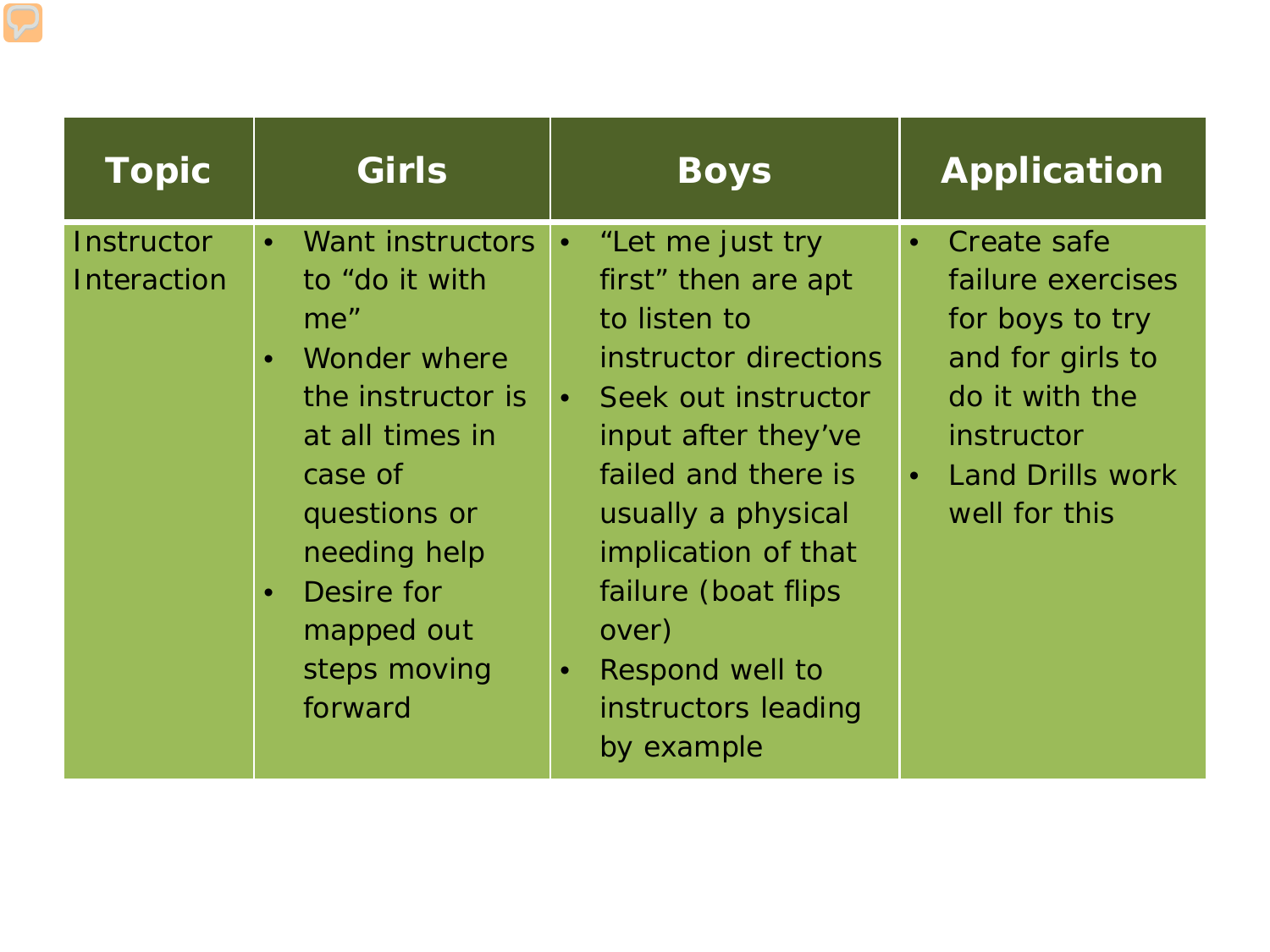# Create safe failure exercises for boys to try while supervised and for girls to do it with the instructor

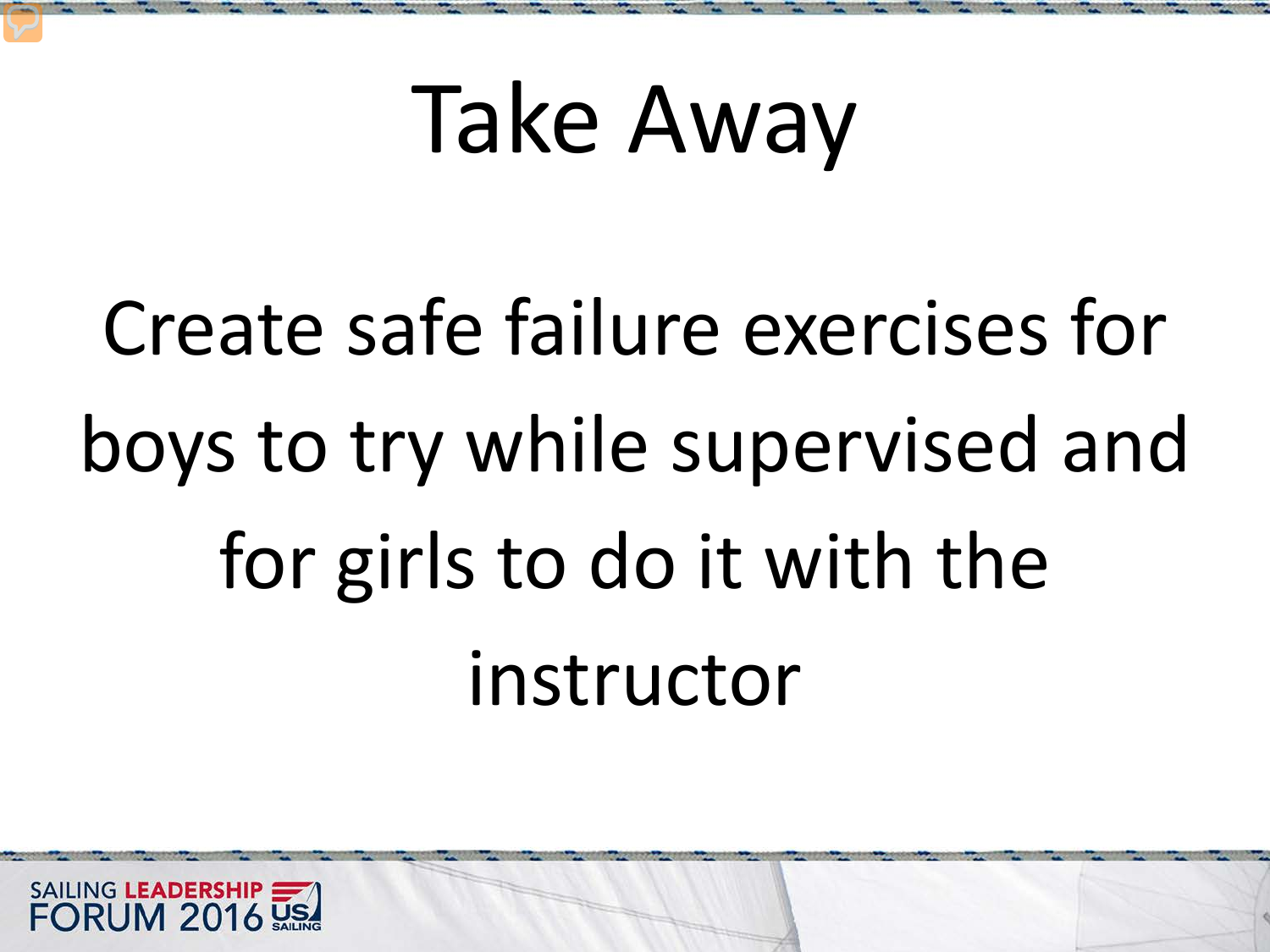| <b>Topic</b>             | Girls                                                                                                                        | <b>Boys</b>                                                                                                                                                                                               | <b>Application</b>                                                                                                                                                             |
|--------------------------|------------------------------------------------------------------------------------------------------------------------------|-----------------------------------------------------------------------------------------------------------------------------------------------------------------------------------------------------------|--------------------------------------------------------------------------------------------------------------------------------------------------------------------------------|
| On the water<br>learning | Stop prepping<br>$\bullet$<br>and start doing<br>You can't cover<br>$\bullet$<br>every question<br>they want to ask<br>first | Need help with<br>$\bullet$<br>organization and<br>details<br>They don't think<br>$\bullet$<br>about all the<br>aspects of what<br>they're about to<br>do and typically<br>don't ask for<br>clarification | Allow girl<br>$\bullet$<br>groups a limited<br>number of<br>questions before<br>starting a drill<br>Have boys<br>$\bullet$<br>repeat back to<br>you to ensure<br>understanding |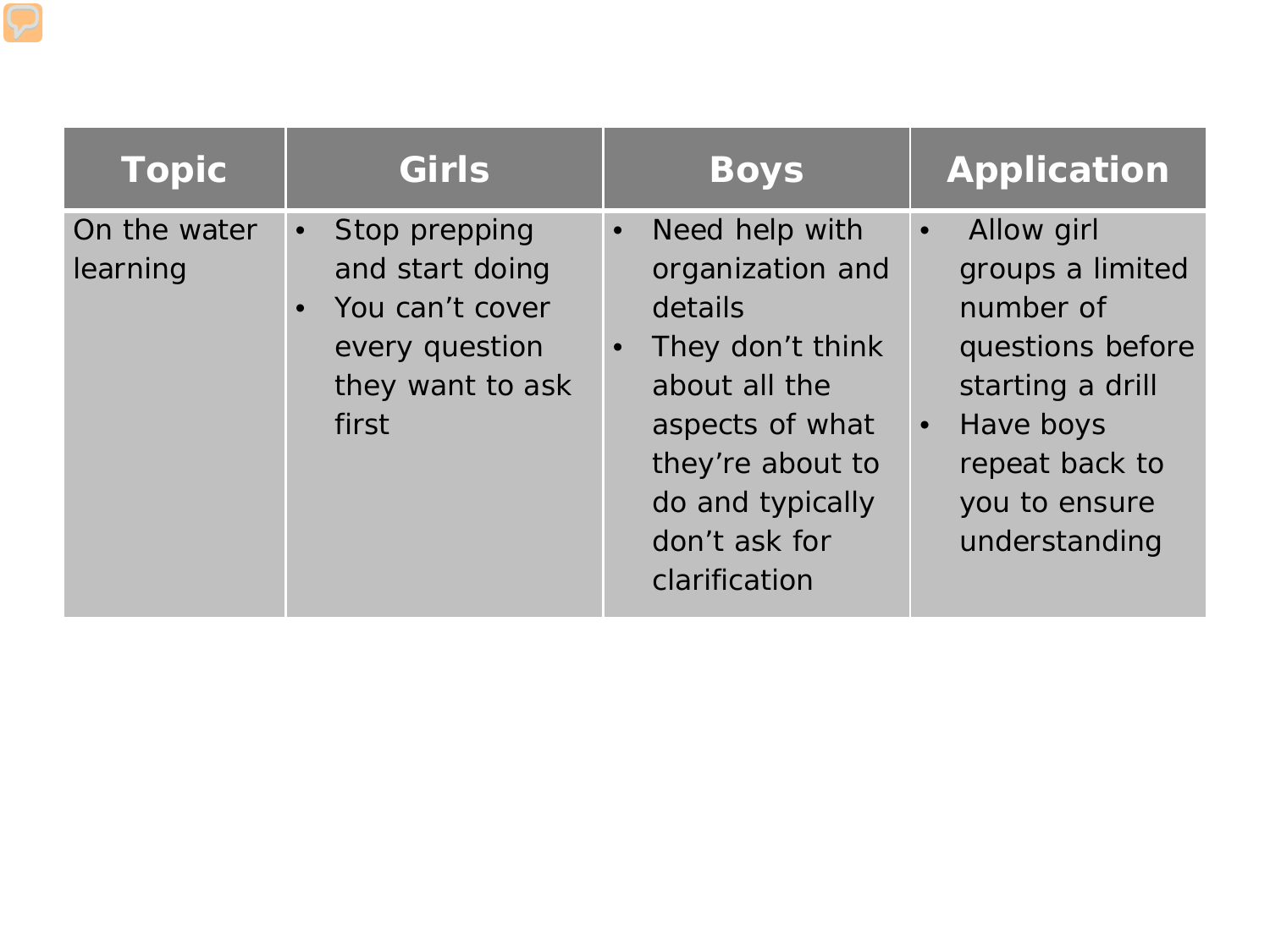# Allow ample time for questions (girls) and a directional recap (boys) before you get on the water

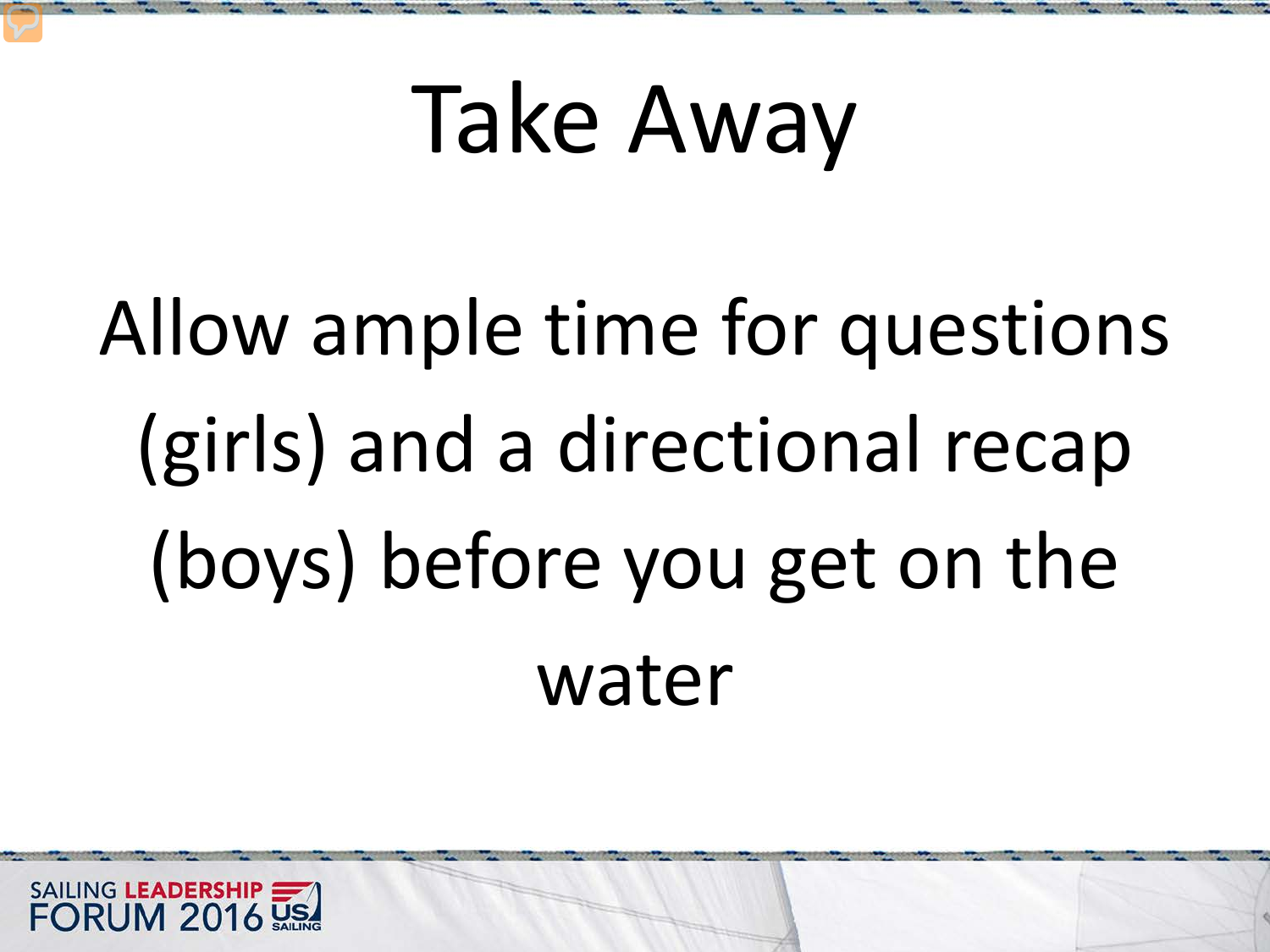| <b>Topic</b>           | <b>Girls</b>                                                                                                                                                | <b>Boys</b>                                                                                                                                                                                     | <b>Application</b>                                                                                                                                                                                                                                                                     |
|------------------------|-------------------------------------------------------------------------------------------------------------------------------------------------------------|-------------------------------------------------------------------------------------------------------------------------------------------------------------------------------------------------|----------------------------------------------------------------------------------------------------------------------------------------------------------------------------------------------------------------------------------------------------------------------------------------|
| Instructor<br>Feedback | <b>Take failure</b><br>hard<br>Notice others<br>$\bullet$<br>success before<br>their own<br>Need guidance<br>to think<br>critically about<br>the experience | Boys take<br>failure as part<br>of the learning,<br>will keep<br>coming back<br>Notice their<br>$\bullet$<br><b>OWN SUCCESS</b><br>before others,<br>help them learn<br>to praise each<br>other | • Give constant<br>feedback to girls,<br>don't wait until the<br>end (US Sailing)<br>Have girls point out<br>$\bullet$<br>their small<br>successes along<br>the way to a bigger<br>goal<br>Give boys honest<br>$\bullet$<br>feedback and have<br>them praise/shout-<br>out one another |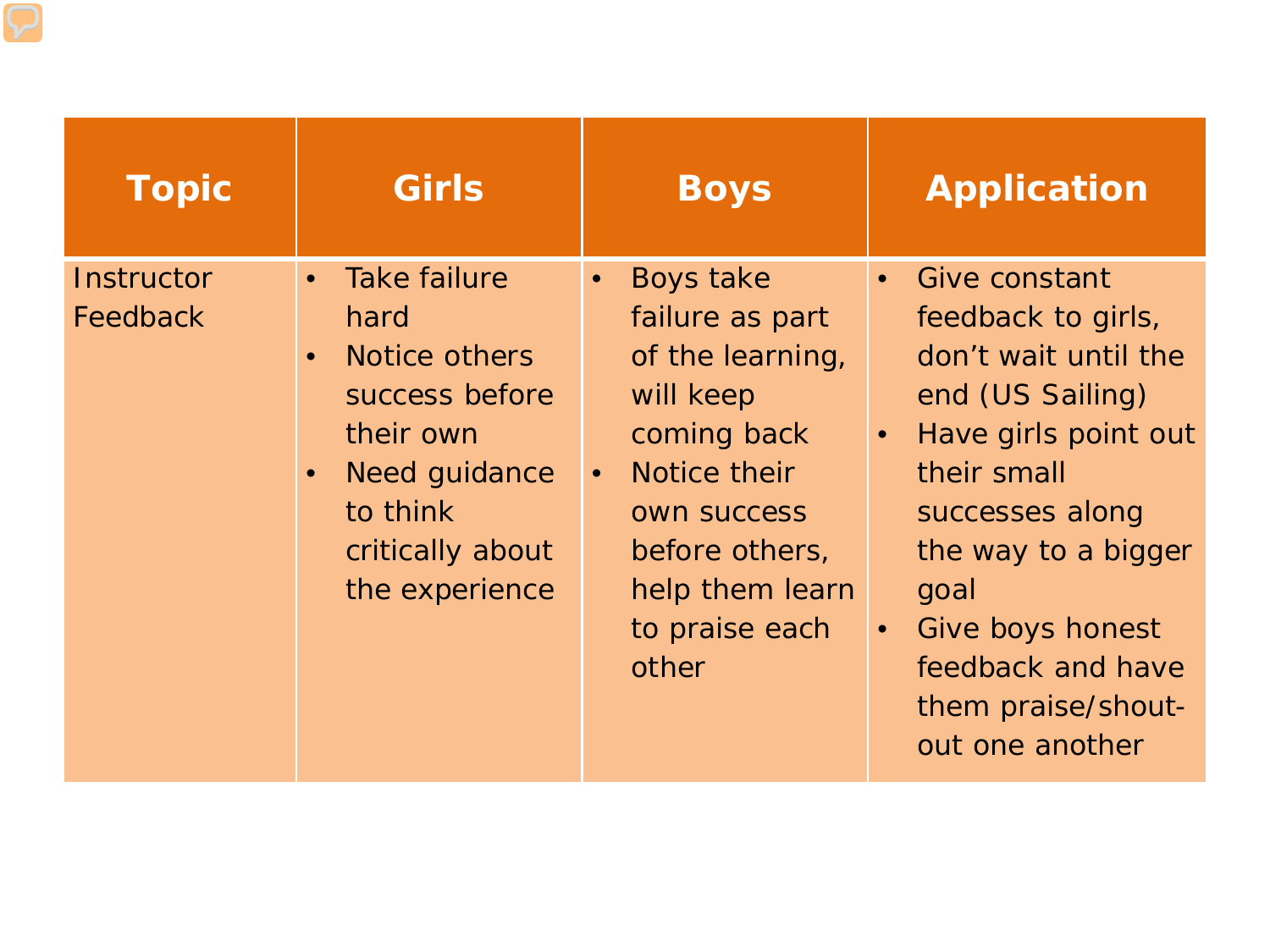Be aware of what boy and girl students require, in addition to how boy and girl instructors are relating to their students (train them)

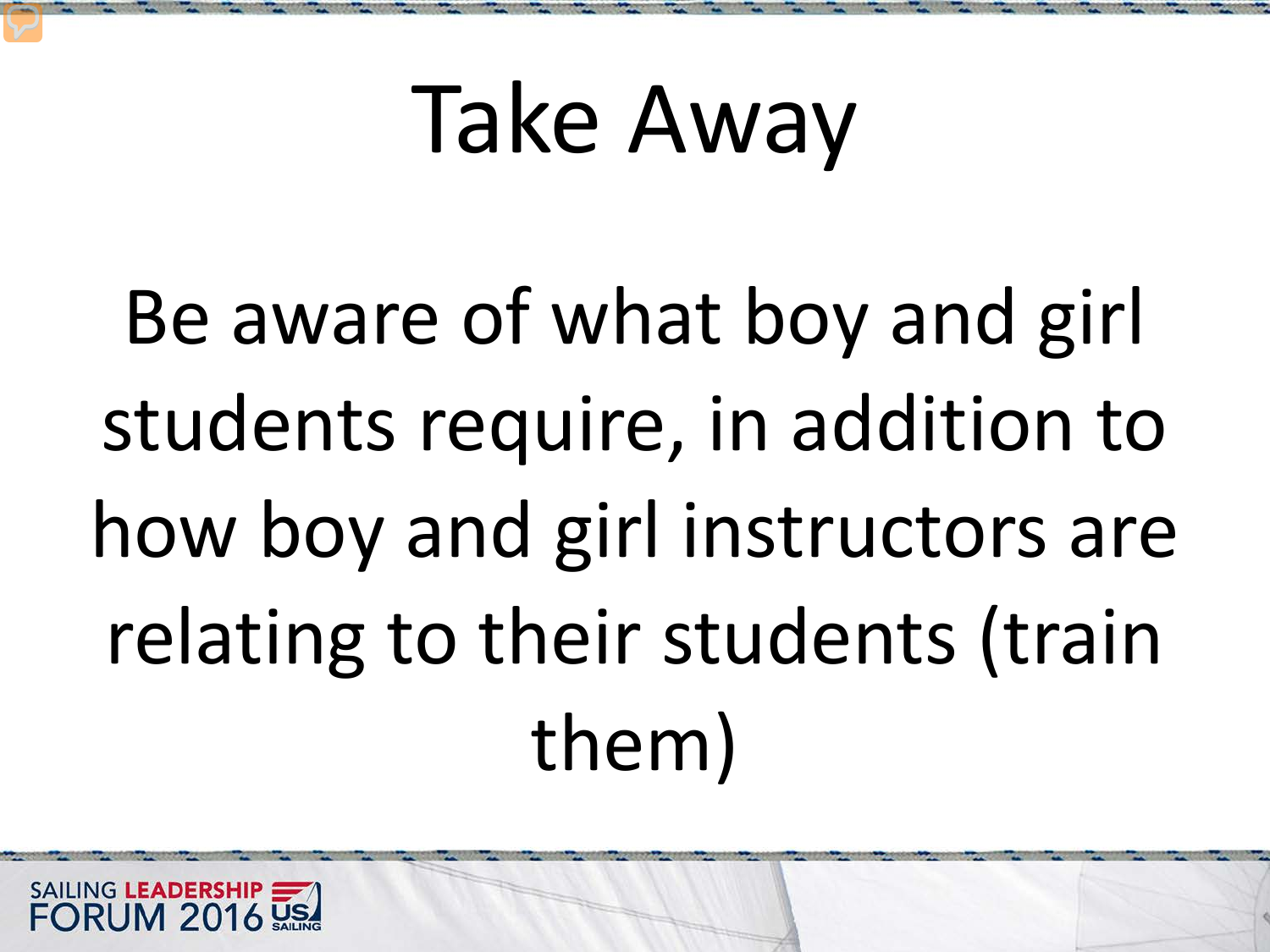| <b>Topic</b>        | Girls                                                                                                                                              | <b>Boys</b>                                                                                                                               | <b>Application</b>                                                                                            |
|---------------------|----------------------------------------------------------------------------------------------------------------------------------------------------|-------------------------------------------------------------------------------------------------------------------------------------------|---------------------------------------------------------------------------------------------------------------|
| <b>Goal Setting</b> | Have goals but<br>$\bullet$<br>won't always say<br>them<br>Might need to be<br>$\bullet$<br>forced to try for<br>an initial boost of<br>confidence | Self-motivated in $\cdot$<br>$\bullet$<br>driving goals,<br>very persistent<br>Don't need<br>$\bullet$<br>friends to try<br>something new | Utilize positive<br>peer pressure<br>with girls<br>Help boys<br>streamline<br>goals, not bite<br>off too much |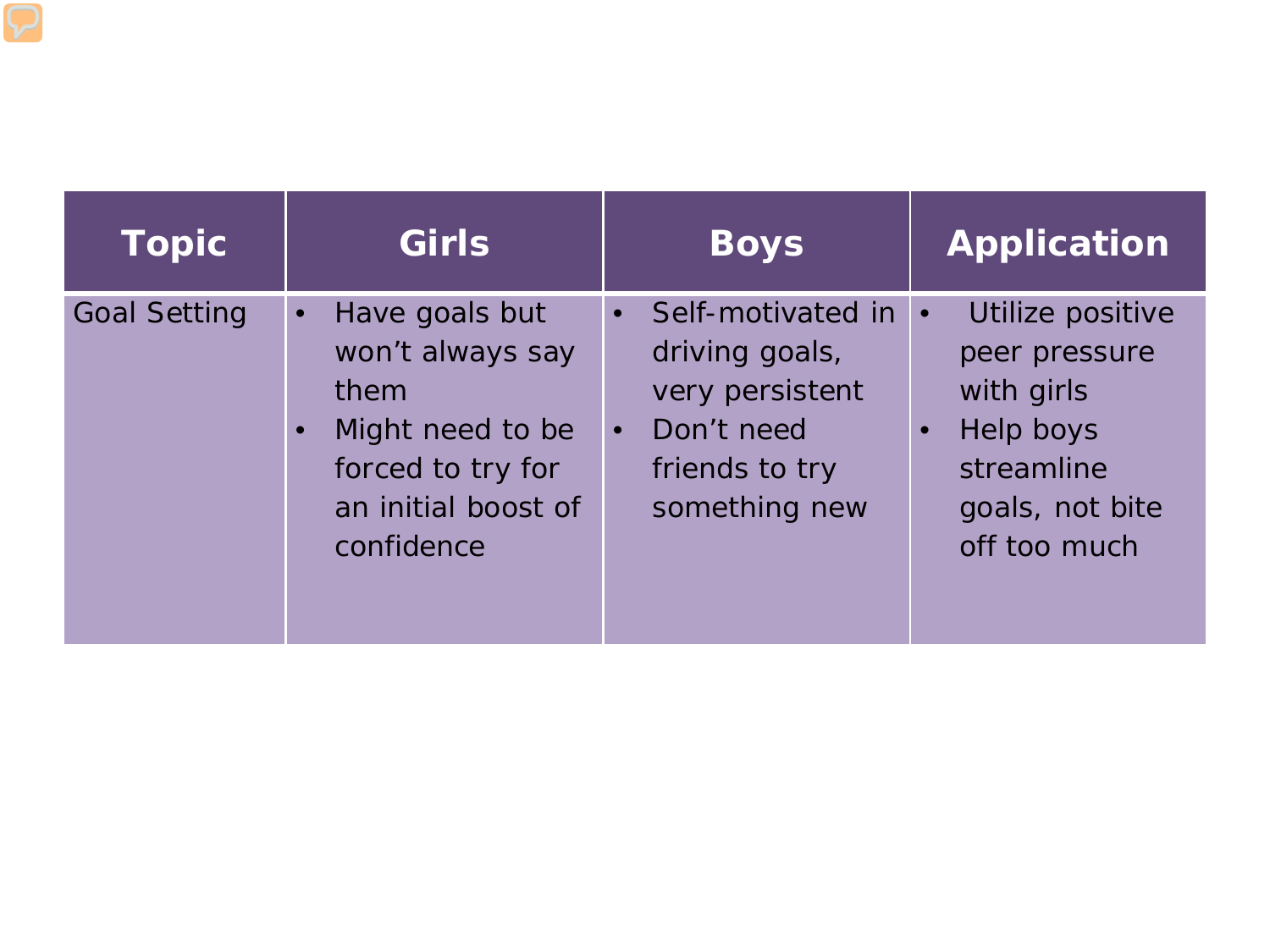Any goal is a good goal – girls are inspired by peers, boys are inspired by individual accomplishments

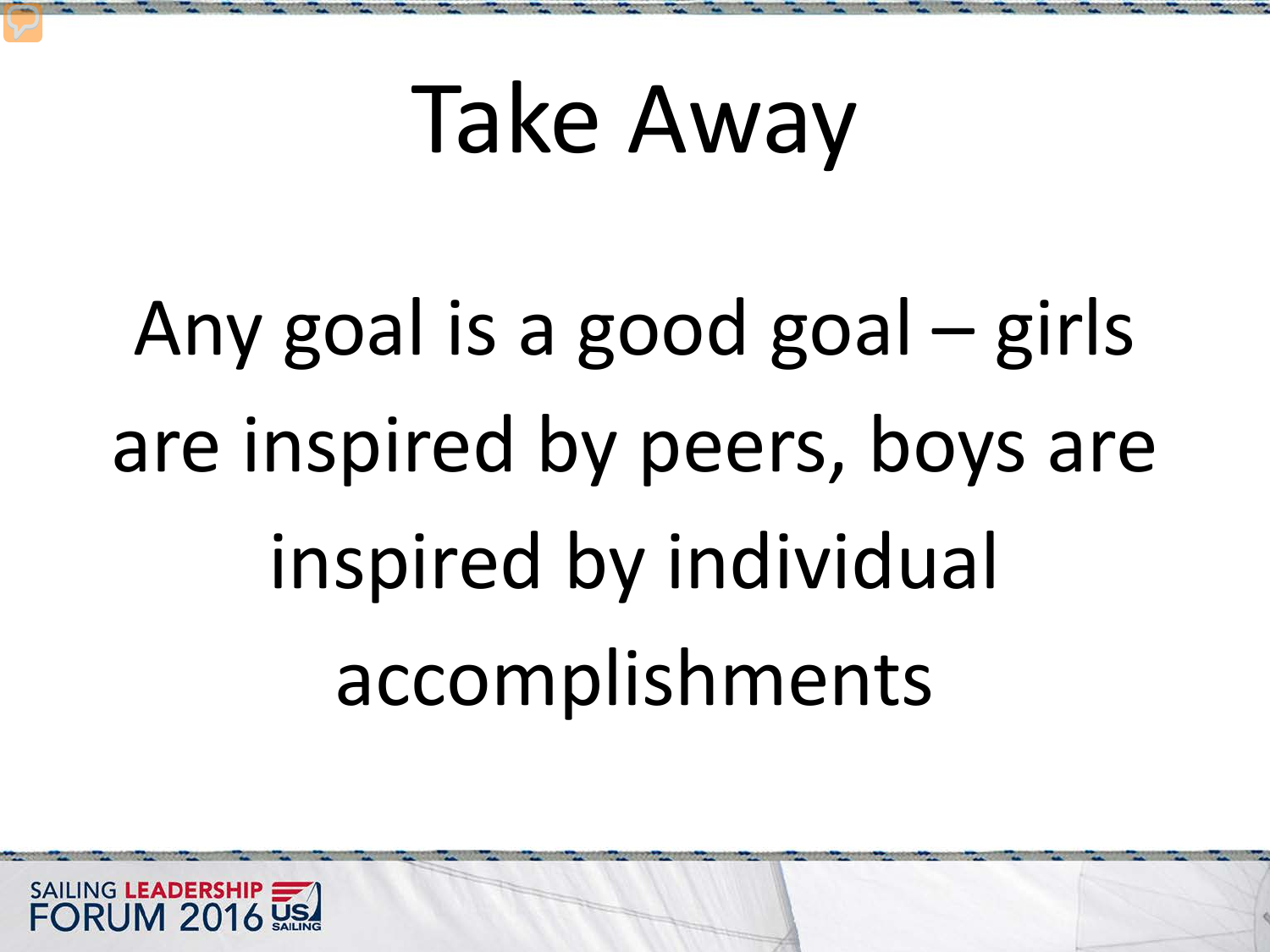### Topic Review

- Community & team building
- Group discussions, classroom time & participation
- Instructor interaction
- On the water learning
- Instructor feedback
- Goal setting

SAILING LEADERSHIP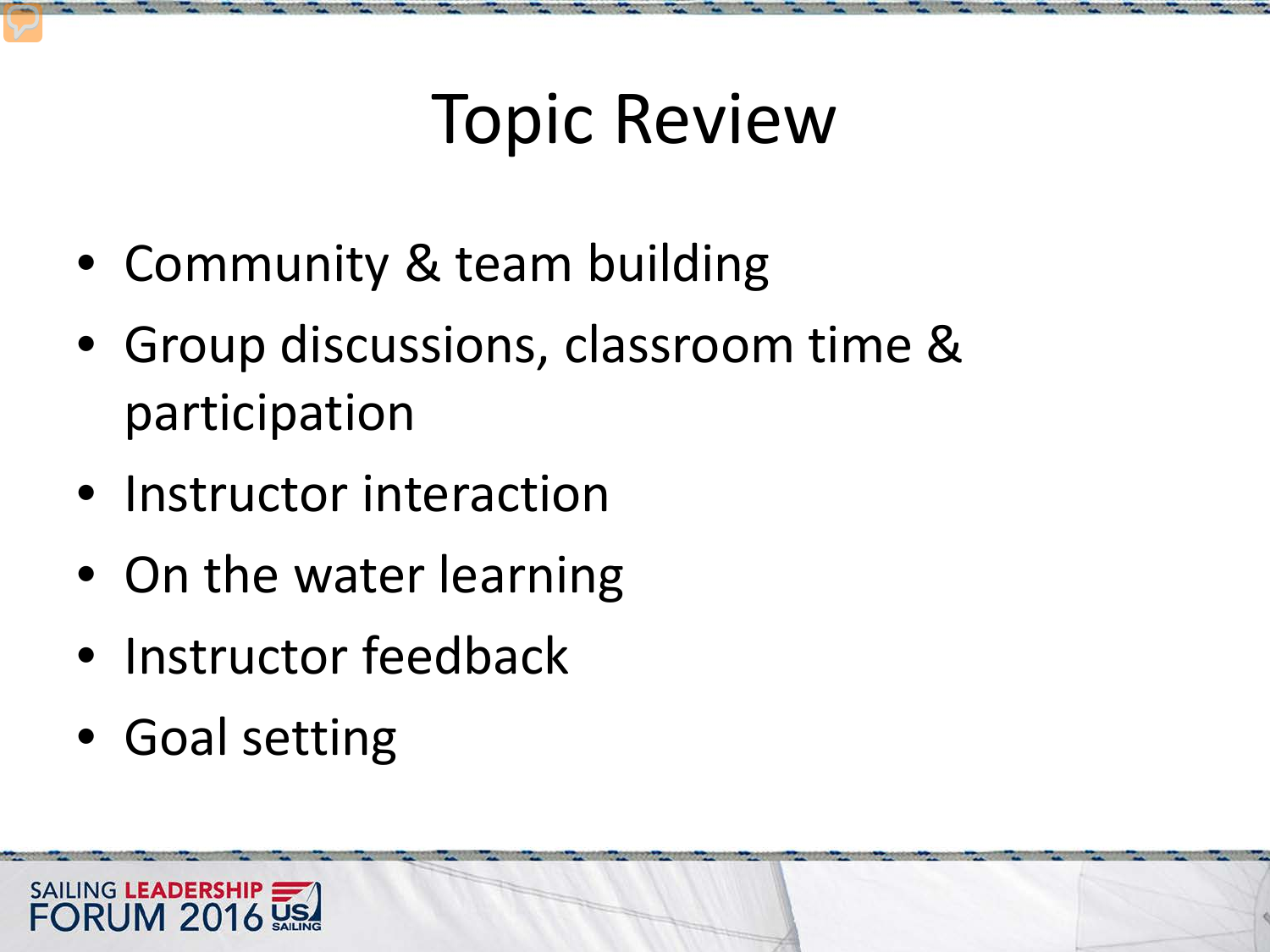### Revisit Specific Outcomes

- 1. To provide context as to why your program might have high or low female to male participation: *numbers, skills, retention, parental feedback*
- 2. To explain program design versus program delivery
- 3. To provide different methods and corresponding applications for catering to girls and boys